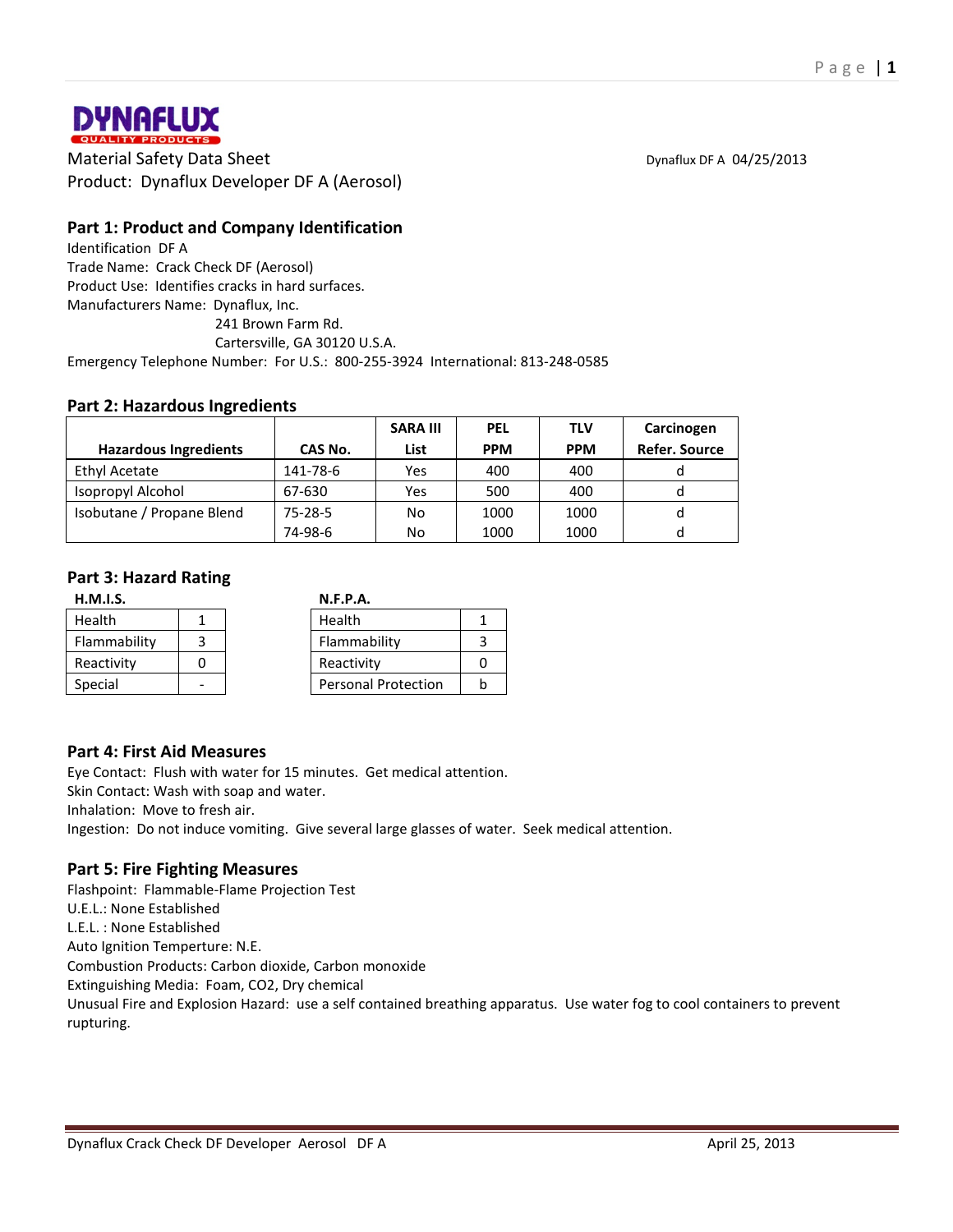### **Part 6: Accidental Release Measures**

Small Spill: Soak up with absorbent material, i.e. kitty litter, clay or dirt. Sweep up and place in a labeled closed container. Large Spill: Keep unauthorized people from the area. Use self contained breathing apparatus. Dike area and pump contents to a labeled, closed container. Absorb residue and sweep up. Place in a closed, labeled container. Remove all ignition sources.

## **Part 7: Handling and Storage**

Leave in the shipping containers. Store in a cool dry place. Do not expose aerosols to temperatures above 120° F or the container may rupture.

## **Part 8: Exposure Control / Personal Protection**

If vapors exceed TLV use an approved respirator. Use mechanical ventilation in confined areas. Wear safety glasses and protective gloves. Remove all ignition sources.

## **Part 9: Physical and Chemical Properties**

Boiling Point: NA Vapor Pressure (psig@70°F)-60psig Vapor Density: N.E. Solubility in Water: Partially Soluble. Appearance and Odor: White liquid with sweet odor. Specific Gravity: .92 Evaporation Rate (BuAc=1): 1.3 Water Reactive: No

#### **Part 10: Stability and Reactivity**

Stability- Product is stable Hazardous Polymerization- will not occur. Conditions to Avoid- Ignition sources, open flames, strong oxidizers. Hazardous Decomposition Products-Carbon dioxide, carbon monoxide.

#### **Part 11: Toxicological Information**

TLV: 400 ppm PEL : 500 ppm NTP: Not Listed IARC: Not Listed Mildly irritating to the skin with prolonged exposure.

#### **Part 12: Ecological Information**

Biodegradability – Biodegradable Keep out of sewers and water ways. Not expected to be harmful to aquatic organism.

#### **Part 13: Disposal Consideration**

Do not dump into any sewers, on the ground or into any body of water. Send to a permitted recycler. Empty aerosol cans are not considered hazardous and can be disposed in domestic trash.